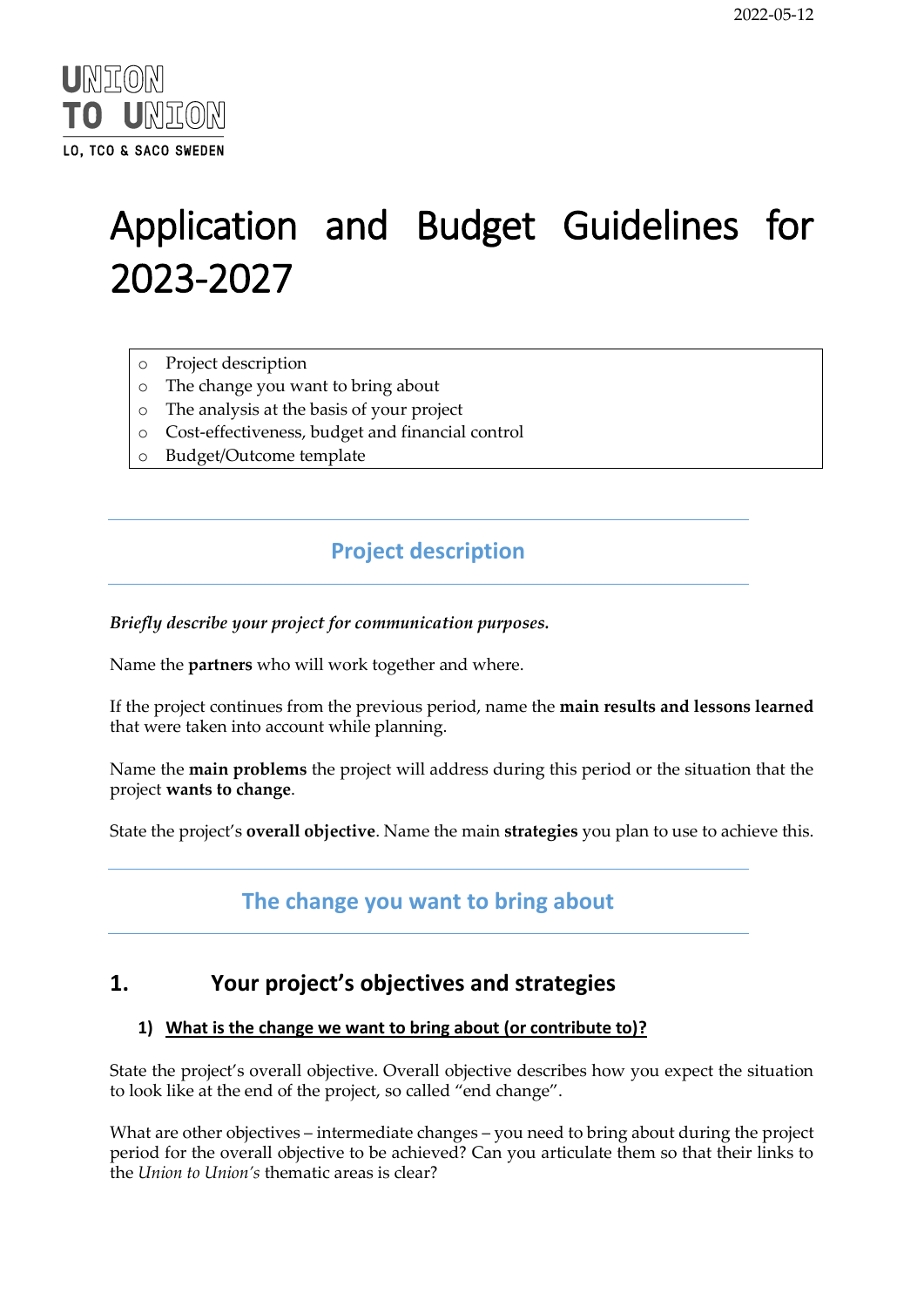#### **Overall objective**

## *Describe overall objective here*

Add/delete columns if needed

| Objective 1       | Objective 2 | Objective 3 |
|-------------------|-------------|-------------|
| <i>Write here</i> | Write here  | Write here  |

Why do you need these changes to happen and not others? Please refer to your *problem analysis* and to the *analysis of the capacities* of the implementing partners at the local level (country/plant/multinational company).

## **2) How will the desired change happen?**

Which changes/*expected results* do you plan to achieve towards the objectives? How are your expected results connected, what leads to what, in what order do you plan to work on them? If you have several objectives within different thematic areas, please describe specific causal relationships – a change pathway – for each one.

What are the *key assumptions* underpinning your plan for how the desired change will happen? Assumptions are beliefs about conditions that we suppose already exist or are sure to happen and which we believe are unproblematic. They are, however, critical elements needed for you to succeed in bringing about the desired changes.

You can attach a graphical illustration of your project's ToC if you have developed one during the planning process or summarise it in the matrix ('Objective matrix'):

**Objective 1 Objective 2 Objective 3** *Write objective here Write objective here Write objective here* **Key assumptions for each objective** *Write here* **Expected results for each objective**  *Write here*

Add/delete columns if needed

#### **3) What strategies will you use to bring about the desired changes?**

Motivate the choice of strategies/approaches/key actions you will use during the project period for each objective. Indicate what level these strategies are applied to: regional, country or individual unions.

| Objective 1          | Objective 2 | Objective 3 |
|----------------------|-------------|-------------|
| Write objective here |             |             |

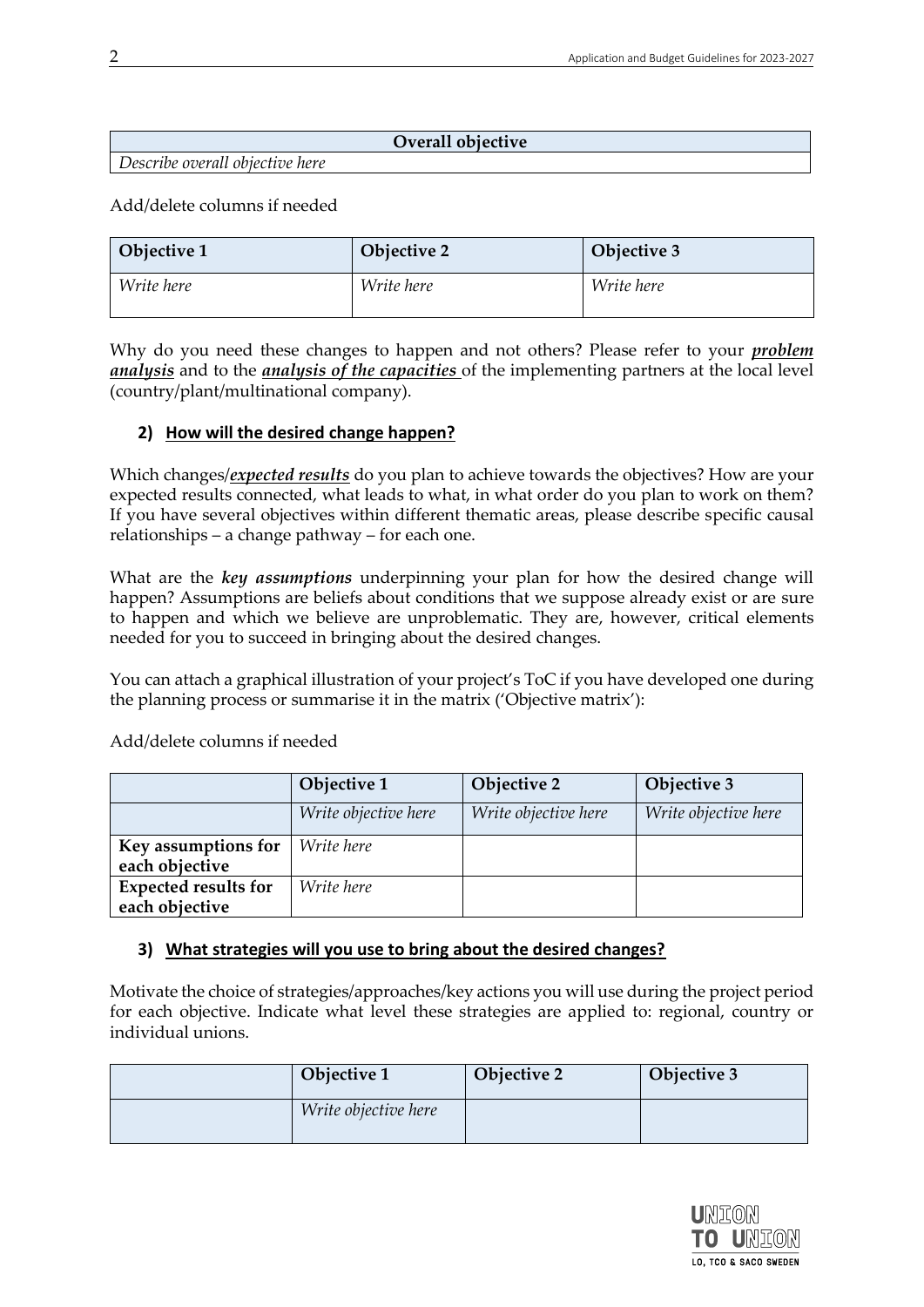| Key assumptions for<br>each objective                               | Write assumption here |  |
|---------------------------------------------------------------------|-----------------------|--|
| <b>Expected results for</b><br>each objective                       | Write result here     |  |
| Key strategies /<br>approaches/key<br>actions for each<br>objective | Write here            |  |

## **4) When will the desired changes happen and where?**

Implementing partners in different countries might be contributing to different parts of your change pathway and different expected results. Please use your own format to organise country-level expected results and objectives that correspond to your planning and monitoring needs in different countries.

This specific country-level information will form the basis for the monitoring plan that you can further develop in dialogue with *Union to Union* after submitting the application.

# **The analysis at the basis of your project**

# **2. Context where you will work**

You can use *Union to Union's* quick guides to development perspectives for more information on a definition for each perspective and examples from trade union development projects.

## **1) Context in relation to poverty reduction**

Briefly describe the situation in the country/ region / sector where the project will be implemented. Focus on the issues directly concerning the project objectives, implementing partners, and target groups. Analysis of the context should clarify how the project contribute to reducing poverty and motivate the choice of objectives and target groups.

## **2) Context in relation to core trade unions rights and civic space**

Briefly describe the state of civic space for trade unions to exercise their rights in the country / region/ sector where you will implement the project. For the analysis of the state of the civic space, the right to freedom of association, freedom of peaceful assembly and freedom of expression are the basic ones. They have direct bearing on trade union rights to organise and collective bargaining.

# **3. Society, environment and risks**

Gender equality is a cross-cutting perspective. Please include it in your answers.

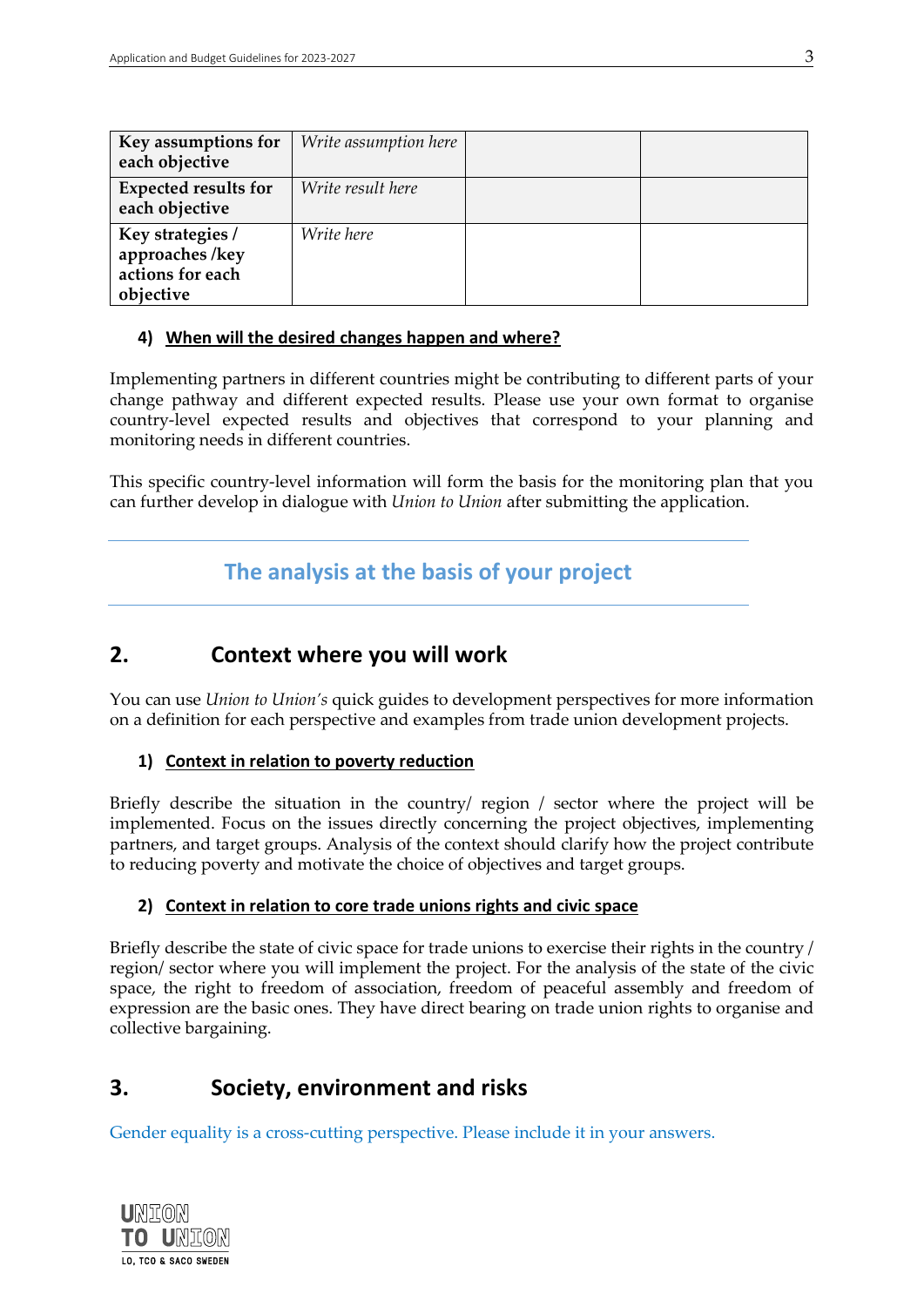Please focus on how the analysis you carried out during the planning period influenced the choice of objectives/the change you want to bring about, the choice of target groups and your theory of change and strategies.

## **1) The gender equality perspective and analysis**

#### a) Gender equality situation

Describe the gender equality situation in the country/region/sector where you will implement the project. How does the situation for men/women look like at work and in the broader society? Can you include analysis of the situation for LGBTI+ workers in relation to your project?

#### a) Gender analysis

How has your gender analysis influenced the design of the project? For example, how has it influenced your choice of target groups, thematic areas, activities and/or expected results?

## b) Gender mainstreaming

How will you do gender mainstreaming? How will you take it into account in monitoring, evaluation and learning?

#### **2) The Environmental and climate perspective and analysis**

#### a) The environmental situation including effects of climate change

Describe the environmental situation including effects of climate change in the country/region / sector where you will implement the project. This analysis is obligatory for all projects.

#### b) Analysis of the environmental and climate perspective

Has your analysis of the environmental and climate perspective influenced the design of your project? For example, how has it influenced your choice of target groups, thematic areas, activities and expected results? If the project is not affected and does not plan to address this perspective in any way, motivate.

#### c) How environmental mainstreaming will be done?

How will you do environment/climate mainstreaming? How will you take it into account in monitoring, evaluation and learning? If the project is not affected and does not plan to address this perspective in any way, motivate.

#### **3) The conflict perspective and analysis**

The conflict analysis is obligatory for those countries in the project that are affected by an ongoing or latent violent conflict or are in a post-conflict situation.

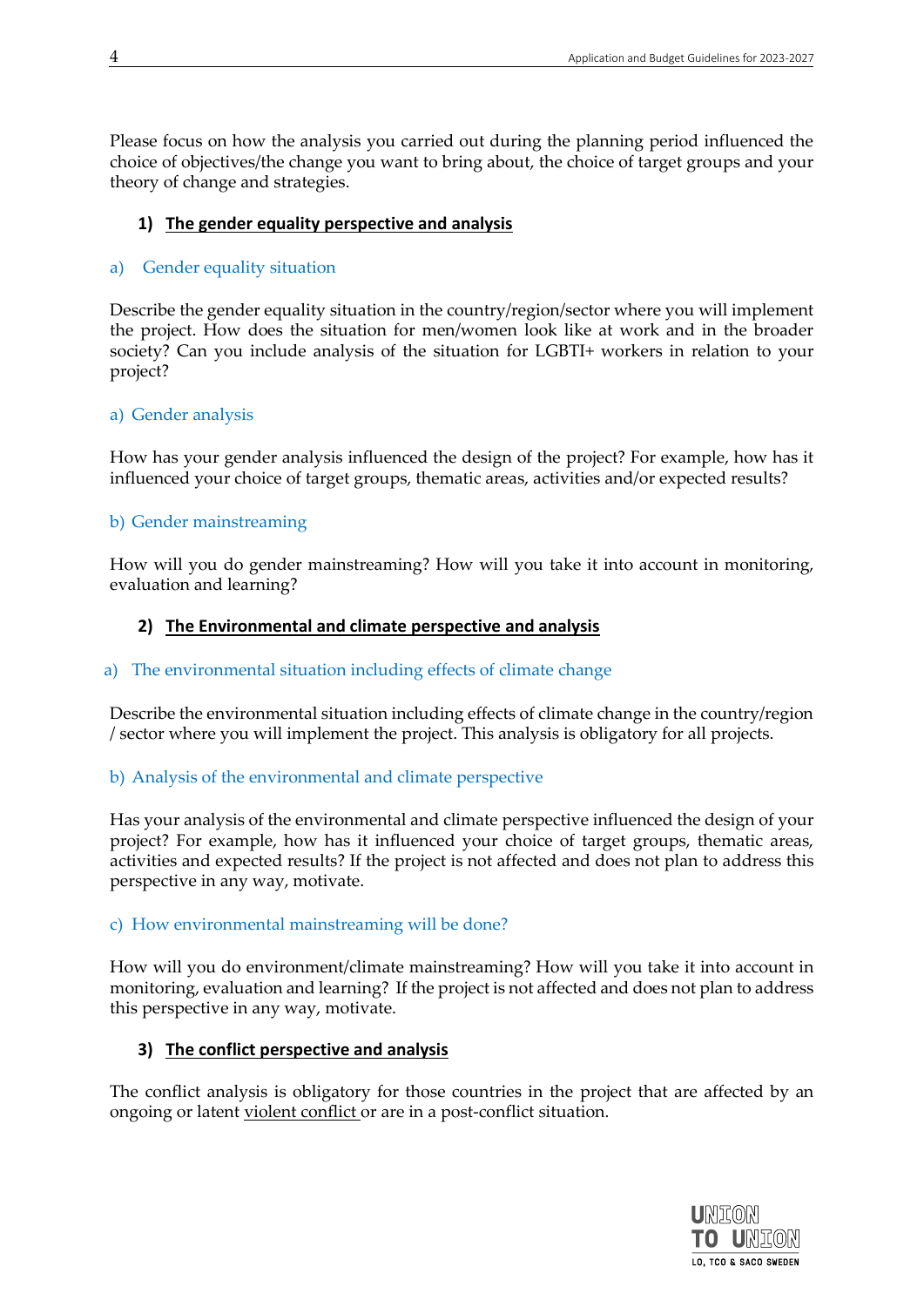#### **4) Risk analysis**

Describe how you work with the risk management in your project. Please note that risks connected to the development perspectives, internal risks connected to the capacity of the partners and risk of corruption in the project must be addressed. How has your risk analysis influenced the design of the project? How will you take it into account in monitoring, evaluation and learning?

Summarise the risks towards the achievement of the project objectives in the matrix ('Risk matrix').

## **4. Sustainability and aid effectiveness**

#### **1) Exit strategy**

Describe how you will work in your project to ensure that the partners at the country level will be able to maintain and develop achieved results after the end of the support period. Do you have plans or monitoring procedures that will support an exit?

#### **2) Aid and development effectiveness**

Describe how you work with the issues of aid and development effectiveness in your project. For example, what did you do to coordinate support to unions at a country level with other donors? What is the average length of your partner agreements? Does the length of the agreements allow partners to plan their work strategically, a few years ahead?

#### **3) Strategic communication**

Describe how the partners will communicate the project to the relevant target groups and to the broader society. Can strategic communication contribute to the sustainability of the results, strengthen partners' capacity and influence?

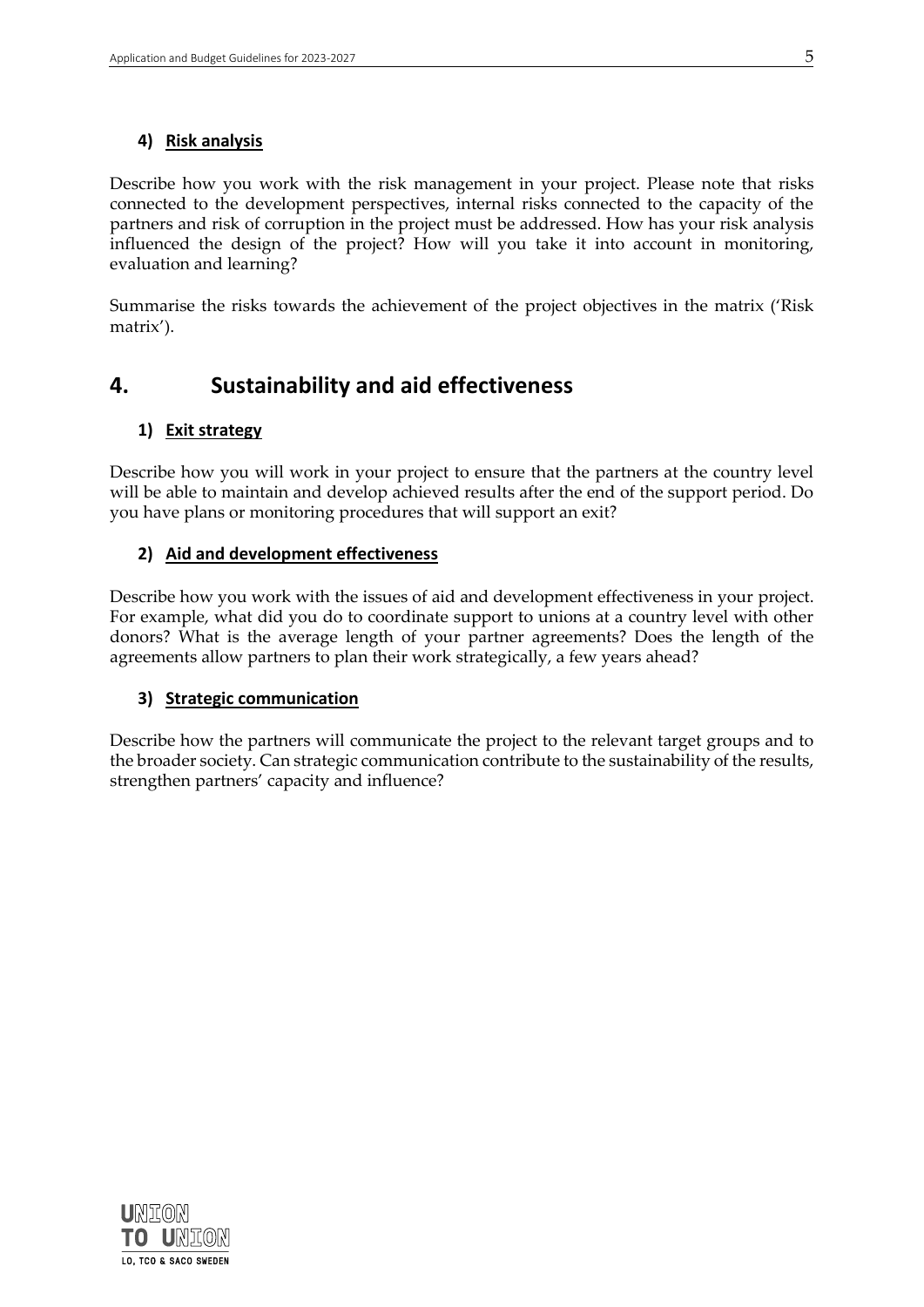# **Cost-effectiveness, budget and financial control**

# **5. Analysis of cost-effectiveness and budget**

## **1) Cost-effectiveness**

Describe how you work in your project to ensure that the project objectives are achieved in a cost-effective way.

The projects should be cost-effective, not only cost-efficient. It is not enough to measure how number of activities, cost per participant etc. Cost-effectiveness in practice is about comparing different approaches to achieve the expected results in relation to how economic resources (funds, expertise, time etc.) will be used.

The roles of partners on each level, costs on each level, chain of agreements and funds transfers (the total project set-up in other words) should correspond to the approaches / type of activities chosen to reach the project objective.

Cost-effectiveness is not a tool or a method but a way of thinking about using resources well. If an activity or a project is cost-effective, it is good value for the amount of money paid, the optimum combination of cost and quality that ensures maximum objective fulfilment.

Cost-effectiveness can be assessed using the criteria of economy, efficiency and effectiveness (*Union to Union* uses definitions according to OECD/DAC):

- Economy: Reducing the cost of resources used for an activity, with a regard for maintaining quality.
- Efficiency: Increasing output for a given input, or minimising input for a given output, with a regard for maintaining quality.
- Effectiveness: Successfully achieving the intended outcomes from an activity.

## **2) Financial and administrative set-up**

#### a) Participation and transparency

Describe how you work to ensure participation in forming and transparency of the budget for the implementing partners.

The budget is an important tool to make financial information accessible for everyone in the organisation when they need it. Ability to plan the activities, flexibility to find appropriate strategies in the changing context, and accountability of the persons responsible for handling the budget require access to budget information.

Transparency and accountability can be achieved in various ways, so please inform how you do it with your partners on different levels in the project structure.

b) Local ownership of the budget

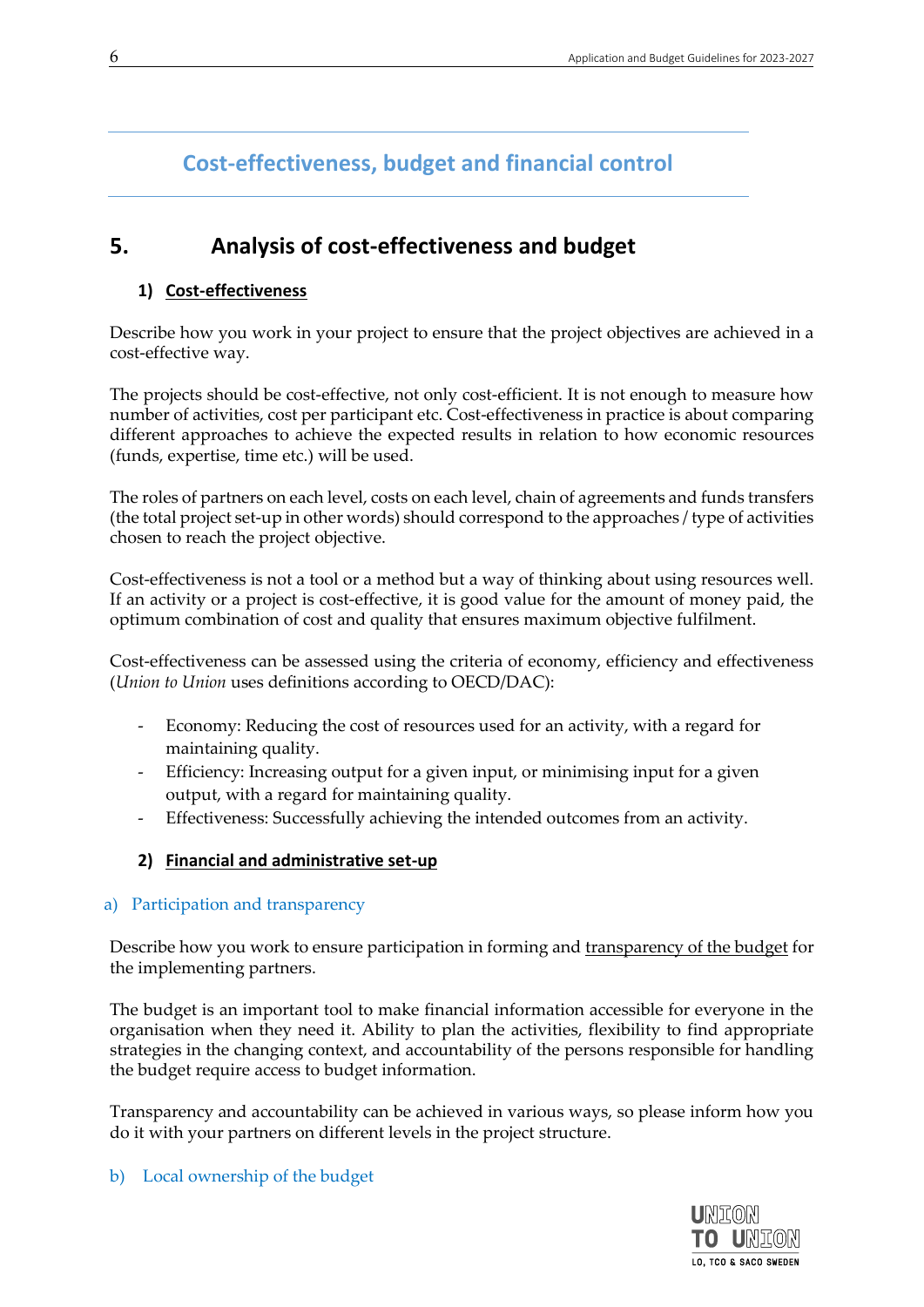Describe how you work to ensure local ownership of the budget for activities on country level /individual partner/affiliate.

The budget is a way to make planning for activities realistic and adequate to available resources. If you relate costs to budgeted activities, it makes the work more transparent and assures that resources are not used for non-budgeted activities. It is also a tool that helps assessing a project application.

#### c) Decision-making in the project

Describe how the decision-making in the project is organised. How will you work with significant changes in relation to the annual activity plans and budgets? Who is authorised to communicate significant changes to *Union to Union*?

#### d) Risk of corruption and financial set-up

How has your analysis of the risk of corruption influenced the administrative and financial set-up? Has it influenced the choice of activities (for example, you included a special training)? How will you take it into account in monitoring, evaluation and learning?

#### e) Chain of agreements for funds transfer

Describe how the chain of agreements for transfer of funds will look like. Please explain specifically if funds will be transferred to unions at the country level or not. Motivate why/why not funds are transferred to unions at the country level.

#### f) Banking system for transfer of funds to organisations at any subsequent levels.

Comment whether your project is conducted in one or several countries where the banking system cannot be used to transfer funds to cover costs for an implementing organisation at any subsequent levels.

If funds cannot be transferred using the banking system, the contracting party may request, in writing, to *Union to Union* for the funds to be transferred in an alternative, secure, way. Please contact your program officer for detailed information.

If *Union to Union* finds that a safe transfer of funds can be secured, the parties shall enter into a special agreement, in which the routines and conditions for the transfer of funds are clearly stipulated. *Union to Union* cannot take this decision on its own and must receive an approval from Sida beforehand.

#### g) Use of cash for activities at any subsequent levels

In case you plan to use cash to conduct any activities at any subsequent levels, motivate why the bank system /card payments/ other digital systems/ invoice cannot be used in each specific occasion. State the expected level of the cash payments per activity and person.

The organisation must minimise the handling of cash and, in cases where cash is required, take precautions to control and document the handling.

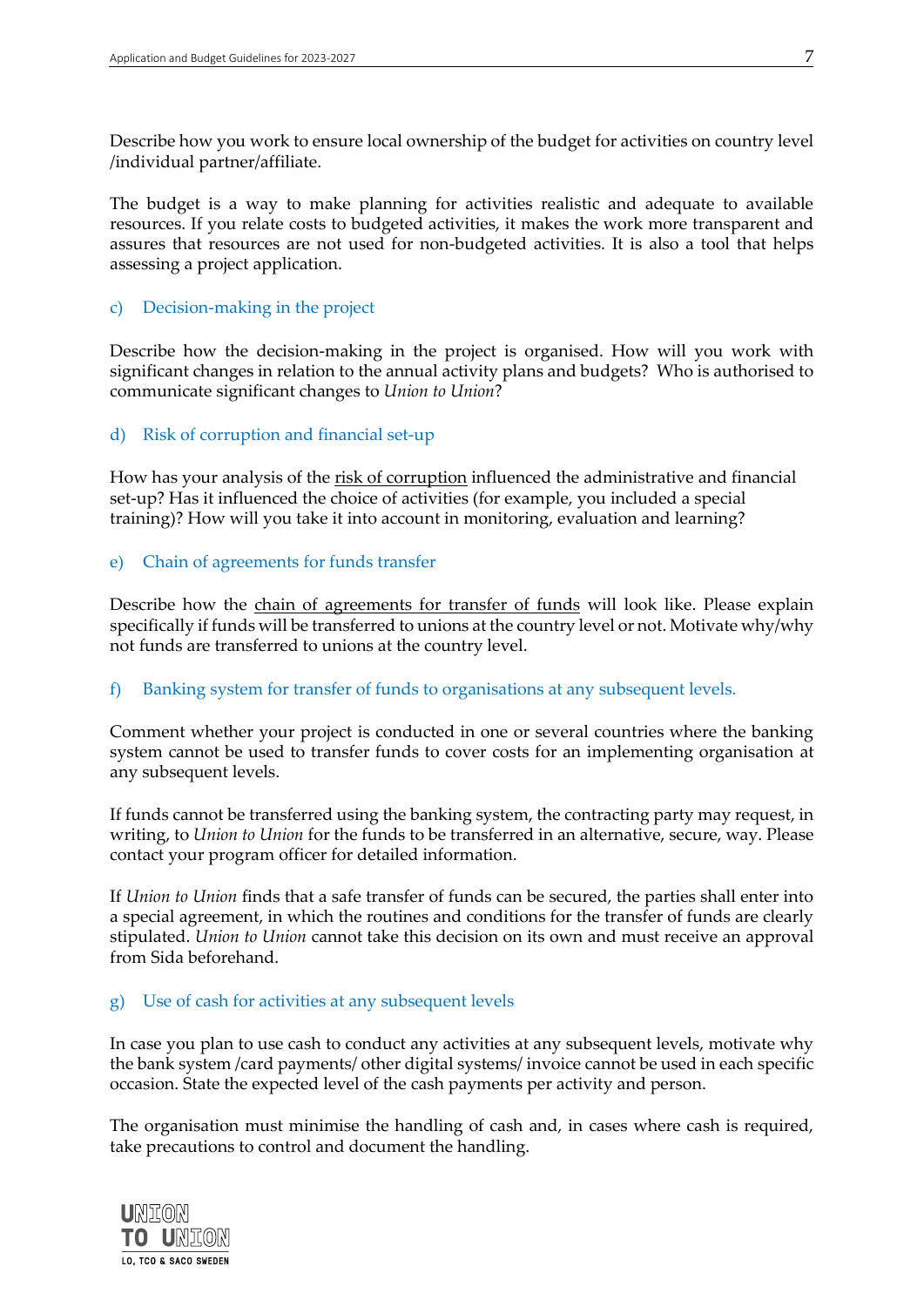If cash handling is the only viable option, this must be notified beforehand to *Union to Union* stating why and how, and the levels of reimbursements that are expected.

#### h) Risks and anti-corruption analysis connected to cash handling

If the use of cash is the only viable option, specify on the basis of your risk and anti-corruption analysis which measures are taken to prevent the risk of misuse of funds and other risks connected to cash handling.

## **3) Analysis of the budget**

#### *Costs shall be budgeted and reported where they are audited.*

A project budget should, as far as possible, be made in local currency for each budget level. Preferably the currency that it will be audited in. The budget lines may be summarised items but must be supported by the organisations own detailed budgets.

#### a) Describe the type of cost that are included for rows 1-4

Describe the type of cost that are included in each of the budget item for administrative costs, audit, wages/salaries, PME-R (Planning, monitoring, evaluation and reporting). Describe the principles for wage-costs allocated to the project.

#### *Administrative costs*

The administrative costs can be

- part of the office rent
- stationary
- costs for use of necessary IT equipment
- costs for financial management/bookkeeping/accounting (other than wages/salaries)
- bank charges.

#### *Audit*

Audit is one of the key elements when it comes to internal control but also a way of capacity building for an organisation.

Audit costs for the projects must be included in the budget on all relevant levels.

The implementing organisation is committed by the Cooperation Agreement to ensure that annual reports are audited by an authorised chartered accountant according to International Standards on Auditing **(ISA 800/805)** as well as the additional assignment according to **ISRS 4400** for each level in the project chain.

Audit is a key element for internal control. Therefore, cost-efficiency is not a valid argument in order to avoid local audits.

#### *Wages and salaries*

Describe the principles for wage-costs allocated to the project.

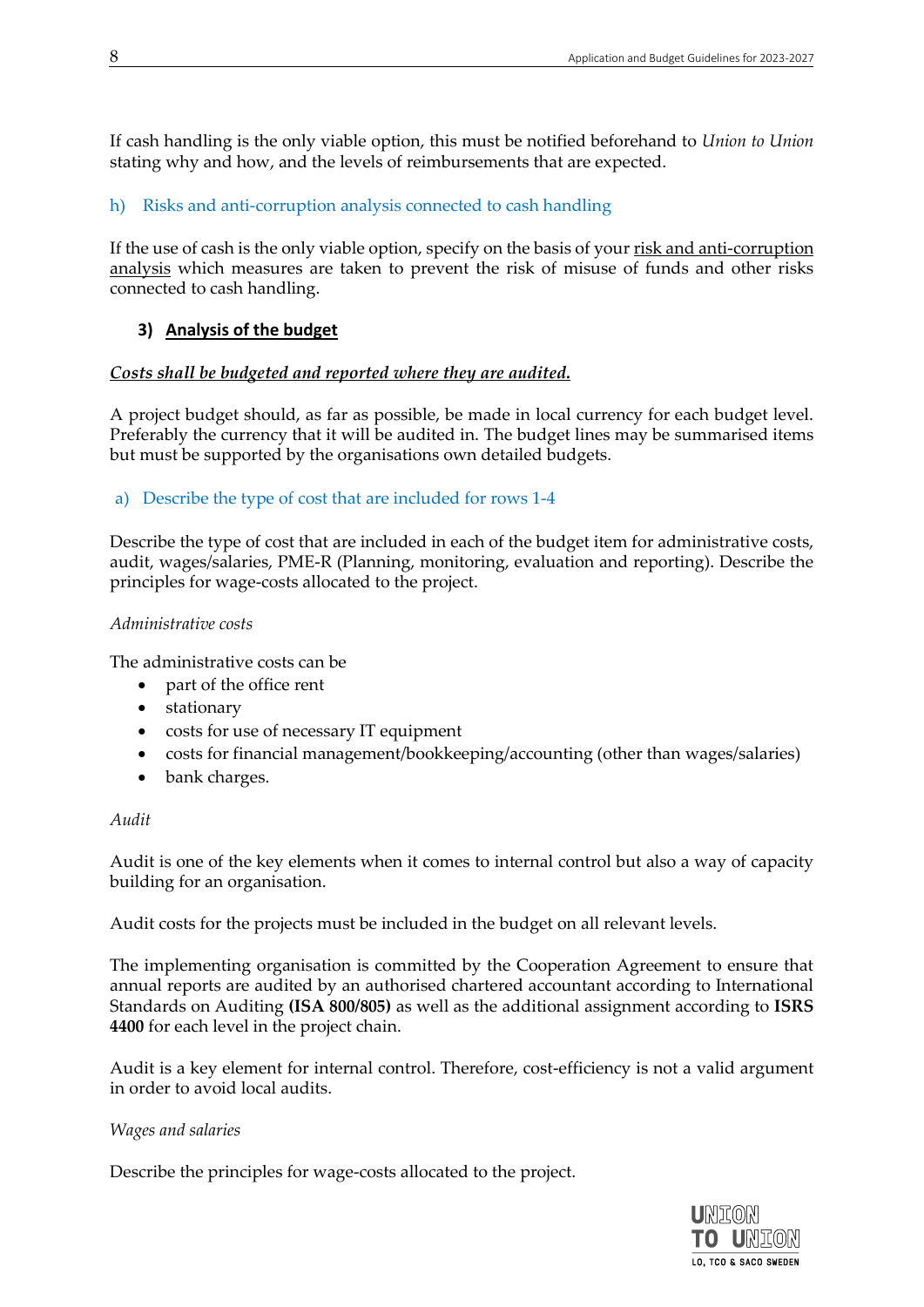Any wages/salaries paid by project funds must be specified under this budget line. Project coordinator, organisers and other staff employed in the project are examples of wage/salary costs.

Resource person (expert and such) shall be specified in the budget lines for activities, not as part of wages/salaries. A resource person could for example be an external person as a speaker at a seminar.

All wages/salaries allocated to the project/program must be accounted for on a regular basis and authorized by the appropriate person (according to the decision-making in the project and/or organisation). The principles applied shall be documented and allow reviewing and auditing. Rough estimates are not sufficient.

National accounting and tax rules must be followed.

Cost for accident insurance to all employees, covering medical treatment for work related accidents and compensation for work related accidents resulting in permanent disability can be included.

#### *PME-R*

Planning, Monitoring, Evaluation and Reporting involves costs that do not benefit the target group directly but are necessary for the implementation and reporting of the project/program, for example costs for planning the project, travel costs for field visits, internal or external evaluations etc.

#### b) Describe each budget item for rows 5-23

Describe each budget item (lines 5-23) and how the costs are related to planned activities. Attach the regional and local budgets as an appendix.

For example, if the budget line is a workshop, describe any standards that are used to calculate the budget line in total for items such as food, travel, conference facility, hotel etc. Note expected number of participants.

If the budget line is a more overall item, as in programmes, describe what kind of underlying activities might be included.

Eligible costs are costs that can be directly linked to the project budget and activity plan. Only travel and meal allowances can be reimbursed for participants at activities. Alcohol is not an eligible cost.

Participant's loss of earnings will not be reimbursed, if not requested in writing by the Cooperation Partner and approved by *Union to Union* beforehand.

#### c) Timelines for activities.

Comment on the estimated planned timelines noted in the budget file.

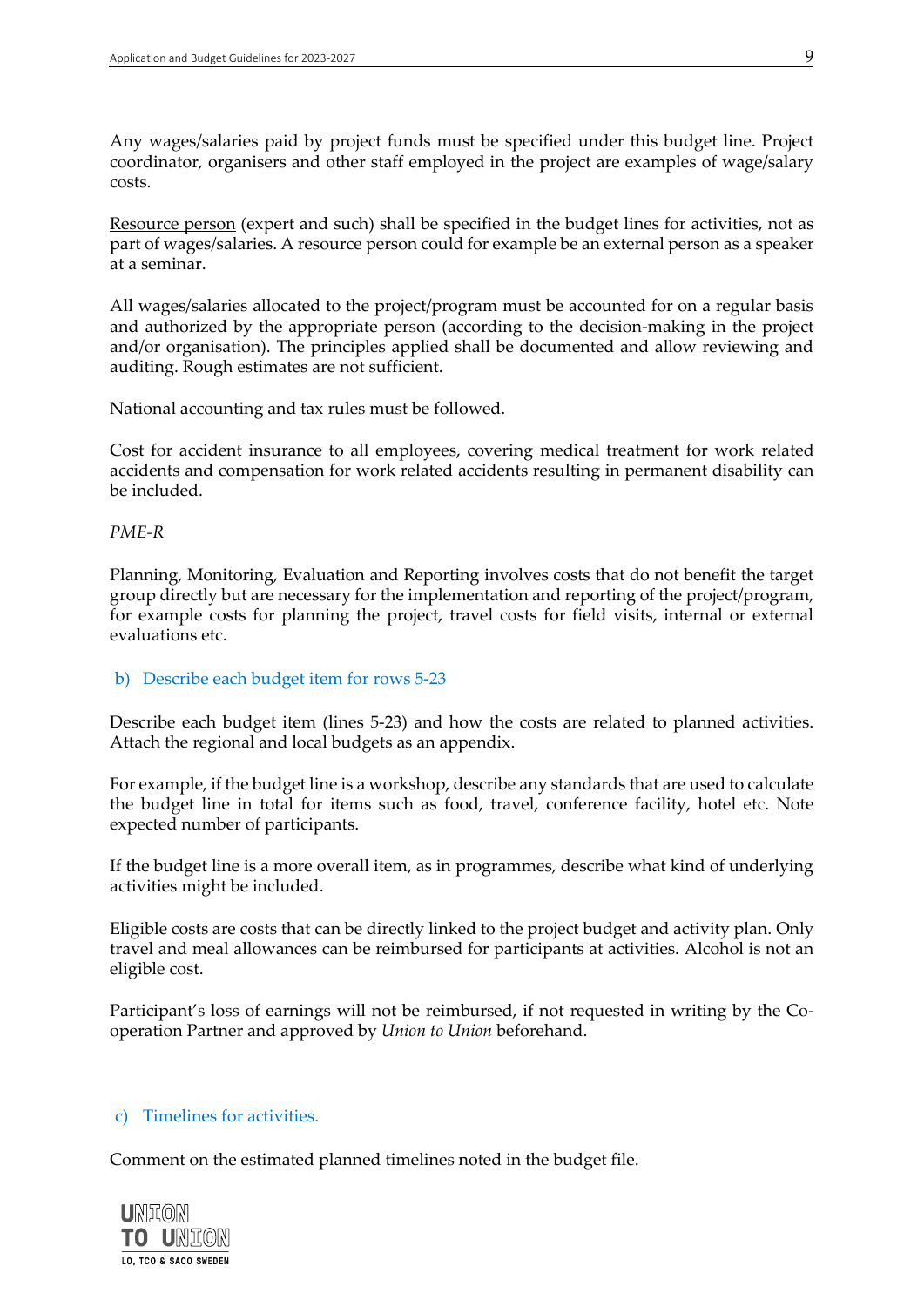An estimated time for the activities shall be filled in to simplify follow-up in the Midterm report. It is enough to indicate a quarter, or spring/autumn term.

#### d) "Cost per country"- commentary

Referring to the "Cost per country"- sheet in the budget: comment on the countries where costs will occur according to subsequent agreements. What is the principle behind the amount that will be allocated to each country? (In case it is not clear on the basis of activities and detailed budget).

If the costs cannot be broken down per country and is on regional level, the region and the relevant countries may be entered as one item, but all relevant countries within that region that will be included in the project must be commented on in the narrative.

#### e) Audit on different levels

Describe how you work with the project audit on different levels. How will you ensure so that the correctly certified auditors on each subsequent level are procured on time and correct audit instructions are communicated on time? Note, if you already know, the auditor in the Partner information template for each agreement partner in the project.

The implementing organisation is committed to ensure that annual reports are audited by an authorised chartered accountant according to International Standards on Auditing (ISA 800/805) as well as the additional assignment according to ISRS 4400 for each level in the project chain. If the auditors are not IFAC affiliated, describe how they are certified.

# **6. List of local partners in the project, per country**

List all partners in the project. Please note Yes/No if the local partner is included in the project chain with an Agreement for transfer of funds with audit (add rows if needed).

| Country | Local partner (Name) | Agreement<br>Yes/No | Agreement<br>Amount |
|---------|----------------------|---------------------|---------------------|
|         |                      |                     |                     |
|         |                      |                     |                     |
|         |                      |                     |                     |
|         |                      |                     |                     |
|         |                      |                     |                     |
|         |                      |                     |                     |
|         |                      |                     |                     |
|         |                      |                     |                     |

# **BUDGET/OUTCOME TEMPLATE**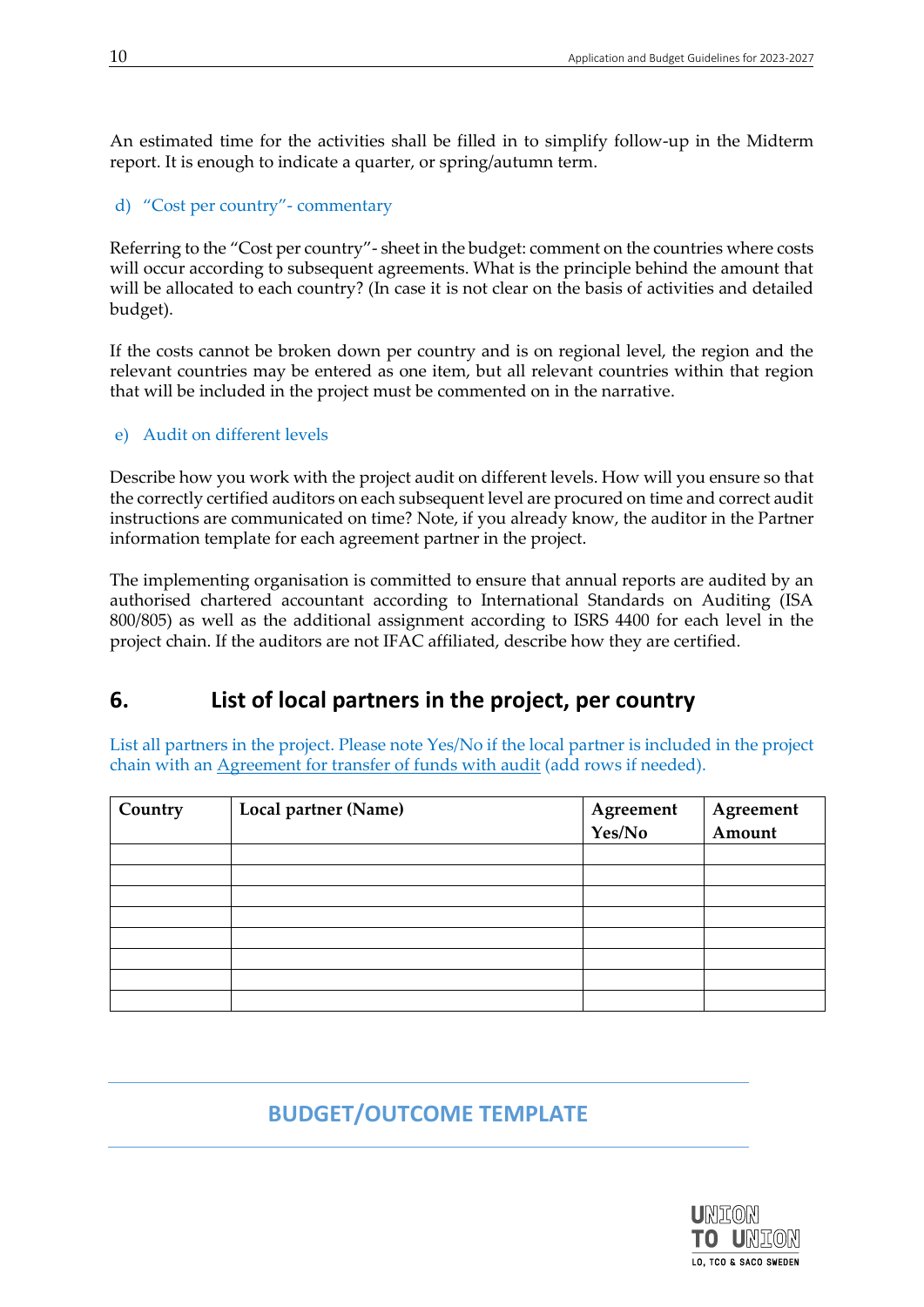The budget is an important tool to make financial information accessible for everyone in the organization when they need it. Every trade union member and trade union staff should at times be able to access the budget and know how much money the organization spends on its activities.

The budget is a way to make planning for activities realistic and adequate to available resources. If you relate costs to budgeted activities, it makes the work more transparent and assures that resources are not used for non-budgeted activities. It is also a tool that helps the evaluation of a project application.

Costs shall be budgeted and reported where they are audited.

A **project budget** should, as far as possible, be stated in local currency for each budget level. Preferably the currency that it will be audited in. The budget lines may be summarised items but must be supported by the organisations own detailed budgets.

A **regional budget** should convert each country budget into the same currency. The budget must show the costs for achieving the different objectives. This must be supported by the partners own underlying budgets.

A **programme budget** should convert each budget level into a single currency. The programme budget must show the costs for achieving the different objectives in the partner's programme. This must be supported by the partners own underlying budgets.

#### **Exchange rates**

To obtain an equal situation for all applicants, the following exchange rates for 2023-2027 have been established)

| $1$ USD = | 9,00 SEK  |
|-----------|-----------|
| $1$ CHF = | 9,50 SEK  |
| $1$ EUR = | 10,00 SEK |

The development in Europe has had substantial impact on the exchange rate of the Swedish krona. Therefore, we have decided to adjust the budget rates:

> **1 USD = 9,20 SEK 1 CHF = 9,70 SEK 1 EUR = 10,20 SEK**

For other currencies use the average rate against SEK between January 1 and April 30, 2022 to calculate the preliminary rate.

Please verify the history of the local currency concerned for the above period. Should any exchange rate deviate considerably during the period, revised budgets could be considered. The allocated project amount in SEK will not be revised for currency exchange purpose.

#### **Formats**

Formats can be downloaded at **[www.uniontounion.org](http://www.uniontounion.org/)**

There are different templates for each project type Multilateral/Bilateral/other Projects administrated by *Union to Union*.

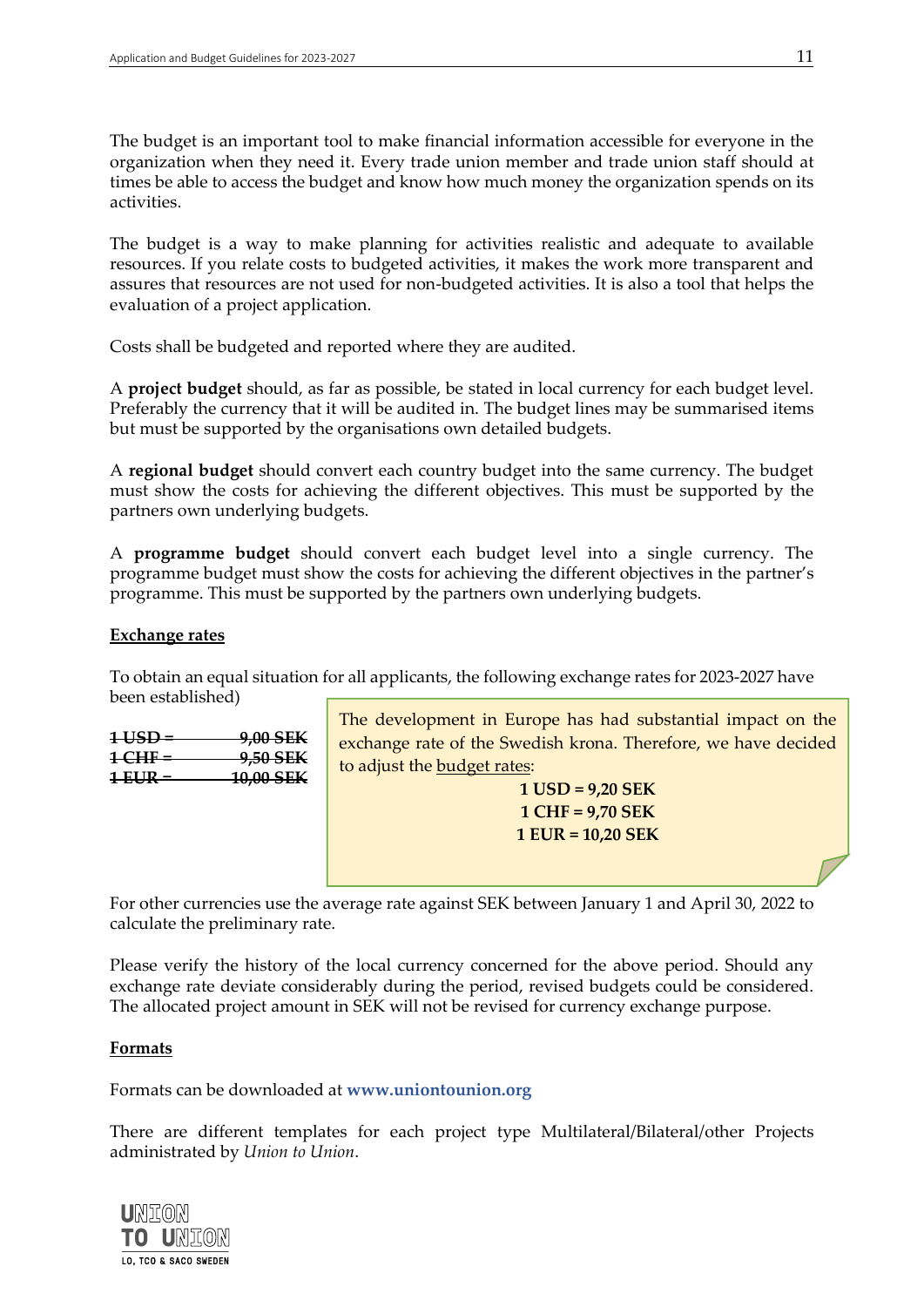One Excel file (Budget\_Outcome…) per project/program for each year shall be submitted in the application. The budget must be filled in on the current Budget Application form. It must be submitted in the excel version even if a pdf version is submitted. The partners own detailed budgets (in the partners own format) must also be submitted with the application to enable a detailed budget analysis.

Below is a walkthrough of the financial template and each sheet:

- Sheet 1-3 must be filled in.
- Sheet 4. Transfers and Balances is for the reporting.
- "Cost analysis" is for your own notes.

# **Budget\_Outcome**

#### **Sheet 1: Overview**

(This sheet must be included in the audit report together with the "Transfers and Balances" sheet. In the printed version there is a signature line for this purpose.)

#### *Budget amounts, basis for the amounts in the Agreements*

The application project budget consists of funds from Sida and own contribution from the Swedish union/s. Own contribution is included as income in the total project budget. For the Agreement the amounts will be adjusted to even allocation and own contribution amounts

| <b>BUDGET, basis for Agreement amounts:</b>                  |                                     |         |        |  |  |
|--------------------------------------------------------------|-------------------------------------|---------|--------|--|--|
| Total project budget (SEK):                                  |                                     | 10 000  |        |  |  |
| Project budget requested from UtoU (SEK):                    |                                     | 9 0 0 0 |        |  |  |
| Estimated level of Swedish own contribution (SEK)<br>1 0 0 0 |                                     |         | 10,00% |  |  |
|                                                              | Document submitted on date/version: |         |        |  |  |
|                                                              |                                     |         |        |  |  |
| <b>UPDATED BUDGET</b>                                        |                                     |         |        |  |  |
| Uppdated budget document submitted on date/version:          |                                     |         |        |  |  |

In **multilateral** projects the own contribution is 10 % of the total project budget. It must be paid by the Swedish unions to *Union to Union* before any funds can be transferred to the GUF. The total allocation of funds for the project including own contribution will be transferred to the GUF according to the agreement.

In **bilateral** projects the own contribution is 5 % of the total project budget. It must be paid by the Swedish unions to *Union to Union* before any funds can be transferred to the Swedish union. The total allocation of funds for the project including own contribution will be transferred to the Swedish union according to the agreement.

In the **projects administrated by** *Union to Union* the own contribution is 10 % of the total project budget. It must be paid to *Union to Union* before any funds can be transferred to the partner/s.

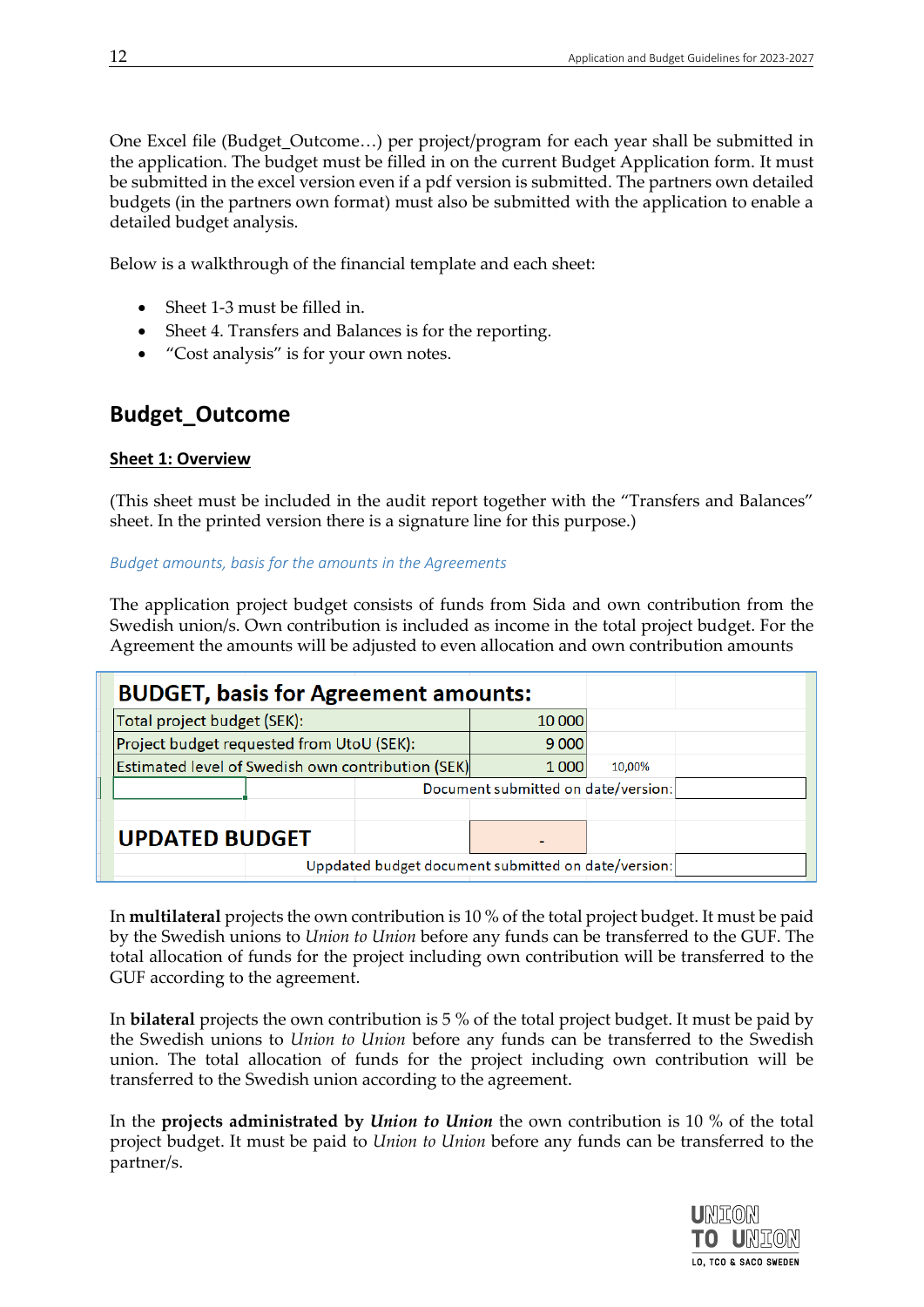#### *Budget updates*

On the overview sheet it will be possible to see the summary of any updated budget entered in the Budget and Outcome sheet to visualise the financial changes in the project. Please remember to enter a date or version for the original and updated budget.

#### **Sheet 2: Budget and Outcome**

(This sheet must be included in the audit report together with the "Transfers and Balances" sheet. In the printed version there is a signature line for this purpose.)

Here all levels are shown, with columns for budget and outcome, the later to be used when doing the Midterm report as well as the End of year report.

|                       | <b>NEW-Test project</b><br><b>U</b> NION             |                  |               |                          |                |
|-----------------------|------------------------------------------------------|------------------|---------------|--------------------------|----------------|
|                       | TO UNION                                             |                  |               | <b>GUF</b>               |                |
|                       | LO, TCO & SACO GLOBAL                                | <b>Currency:</b> |               | <b>FUR</b>               |                |
|                       |                                                      | Exc.Rate:        | 10,0000       | 10,5600                  | 13,0000        |
|                       | <b>BUDGET ITEM</b>                                   |                  | <b>Budget</b> | <b>Updated</b><br>budget | <b>Outcome</b> |
|                       | Administration                                       |                  | 1000          | 1000                     | 853,00         |
| $\overline{c}$        | Audit                                                |                  | 500           | 500                      | 500,00         |
| 31                    | Wages/Salaries                                       |                  | 3 000         | 3 000                    | 2987,00        |
|                       | Summary overhead cost above:                         |                  | 4500          | 4500                     | 4 340,00       |
|                       | <b>Summary activity costs below:</b>                 |                  | 9600          | 9450                     | 8 341,00       |
|                       | Details activity costs:                              | <b>Time line</b> |               |                          |                |
|                       | 4 Plan/Monitor/Eval/Reporting                        |                  | 500           | 600                      | 600,00         |
| 5                     | Activity 1                                           | march            | 1500          | 1500                     | 1 000,00       |
|                       | <b>6</b> Activity 2                                  | feb-apr          | 1500          | 1500                     | 1389,00        |
| 7                     | Activity 3                                           | jun              | 1500          | 1500                     | 1 300,00       |
| 8                     | Activity 4                                           | oct-dec          | 1 850         | 1850                     | 1 752,00       |
| 9                     | <b>Activity 5</b>                                    | aug              | 2 250         |                          |                |
| 10                    | Activity 6                                           | ian              | 500           | 1 000                    | 850,00         |
| 11                    |                                                      |                  |               |                          |                |
| 12                    | <b>Activity 7</b>                                    | nov              |               | 1 500                    | 1450,00        |
| 13                    |                                                      |                  |               |                          |                |
| 14                    |                                                      |                  |               |                          |                |
| 15                    |                                                      |                  |               |                          |                |
| 16                    |                                                      |                  |               |                          |                |
| 17                    |                                                      |                  |               |                          |                |
| 18                    |                                                      |                  |               |                          |                |
| 19                    |                                                      |                  |               |                          |                |
| 20                    |                                                      |                  |               |                          |                |
| 21                    |                                                      |                  |               |                          |                |
| 22                    |                                                      |                  |               |                          |                |
| 23                    |                                                      |                  |               |                          |                |
|                       | <b>TOTAL (IN CURRENCY):</b>                          |                  | 14 100        | 13 950                   | 12 681         |
| <b>TOTAL (IN SEK)</b> |                                                      |                  | 141 000       | 147 312                  | 164 853        |
|                       |                                                      |                  |               |                          |                |
|                       |                                                      |                  |               |                          |                |
|                       | 1.Overview<br>3.<br><b>2.Budget and Outcome</b><br>ь |                  |               |                          |                |

Please note that the **currencies and exchange rates on each level must be filled in** in order for the summaries in the template to work.

A tentative month for the implementation of each activity shall be filled in under **Timeline** to simplify follow-up in the Midterm report.

For each level it is possible to fill in an **updated budget** during the year. This column will not affect the other sheets for the reporting purposes.

(The additional columns to the right of the additional comments are for **analysis purposes only** and will automatically be filled in as the Budget and Outcome columns are filled in. These will not appear on any printed version such as the printed version for the auditor's signature.)

In Multilateral project any costs for Swedish affiliates should be invoiced to the GUF (thus no transfer to/from level 2) and documented on GUF level. Such costs must be motivated in the narrative application.

(If there are any problems with the format, such as the width of the columns, please contact your controller at *Union to Union* for assistance.)

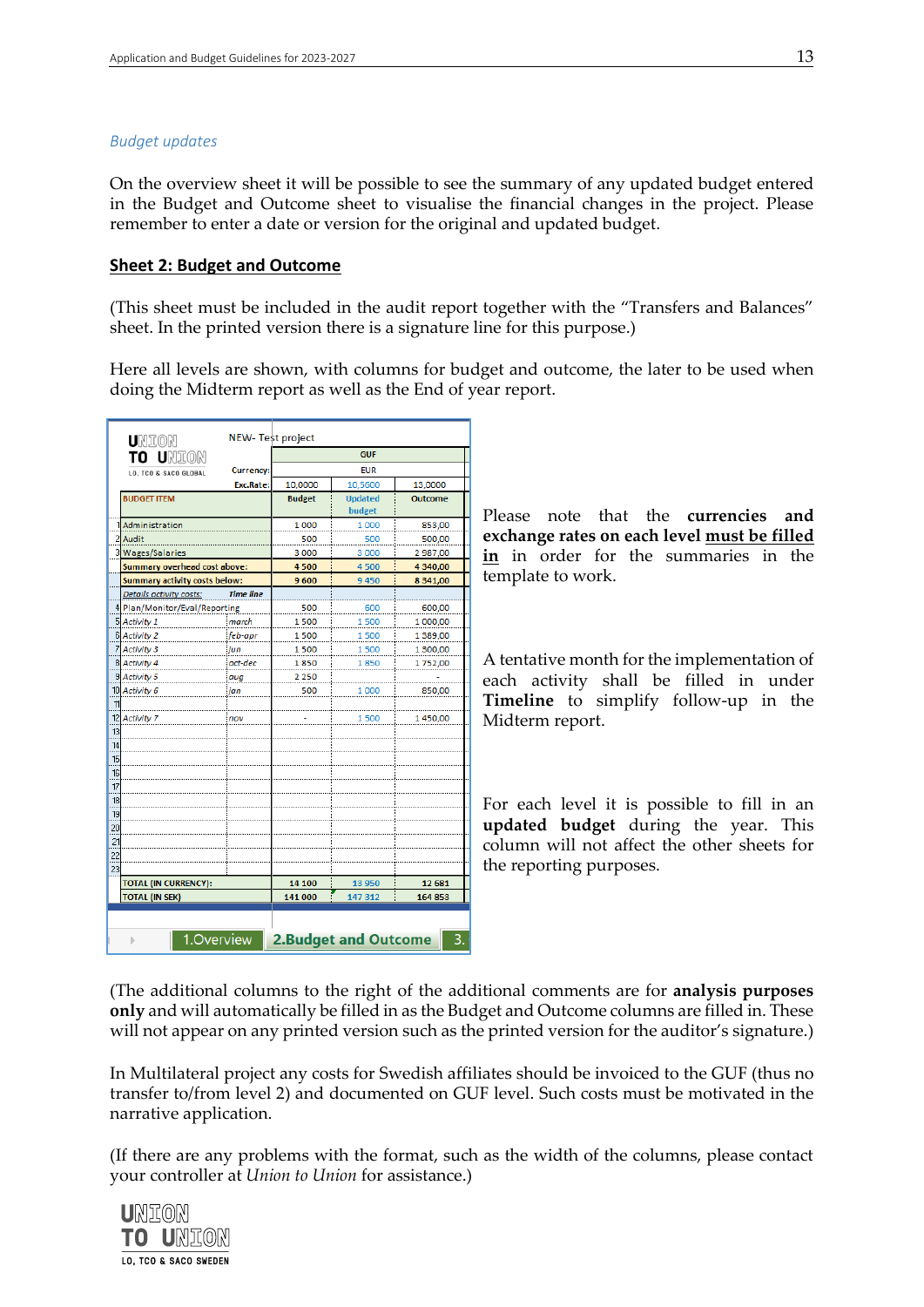#### *Key words in the Budget and Outcome template*

There are three predefined key words in the budget form:

- 1. Administrative costs
- 2. Audit
- 3. Wages/Salaries

PME-R (Planning, Monitoring, Evaluating, Reporting) is now a separate line under the activities. The rest of the lines for budget items can be used in the way you prefer but must correspond with underlying budgets and enable a budget analysis.

The sheet "Cost analysis" in the template is available for documentation/clarification of budget items.

#### *Revised budgets*

All the budget items from the version of the budget included in the Agreement for the project **must remain** even if new budget items are added during a revision. The agreement regulates conditions for revisions of the budget.

The updated overall budget amount will appear on the 1.Overwiew sheet. Please remember to date both the original budget and the updated version before sending it to ensure that the same version is referred to by all partners.

|   | union                         | NEW- Test project |               |                          |    |
|---|-------------------------------|-------------------|---------------|--------------------------|----|
|   | TO UNION                      |                   | <b>GUF</b>    |                          |    |
|   | LO, TCO & SACO GLOBAL         | <b>Currency:</b>  |               | <b>EUR</b>               |    |
|   |                               | Exc.Rate:         | 10,0000       | 10,5600                  |    |
|   | <b>BUDGET ITEM</b>            |                   | <b>Budget</b> | <b>Updated</b><br>budget | Οı |
|   | Administration                |                   | 1000          | 1000                     |    |
|   | Audit                         |                   | 500           | 500                      |    |
|   | 3 Wages/Salaries              |                   | 3000          | 3 0 0 0                  |    |
|   | Summary overhead cost above:  |                   | 4500          | 4500                     |    |
|   | Summary activity costs below: |                   | 9600          | 9450                     | 8  |
|   | Details activity costs:       | <b>Time line</b>  |               |                          |    |
|   | Plan/Monitor/Eval/Reporting   |                   | 500           | 600                      |    |
| 5 | Activity 1                    | march             | 1500          | 1 500                    |    |

The "Updated budget" columns does not affect the calculations in the template.